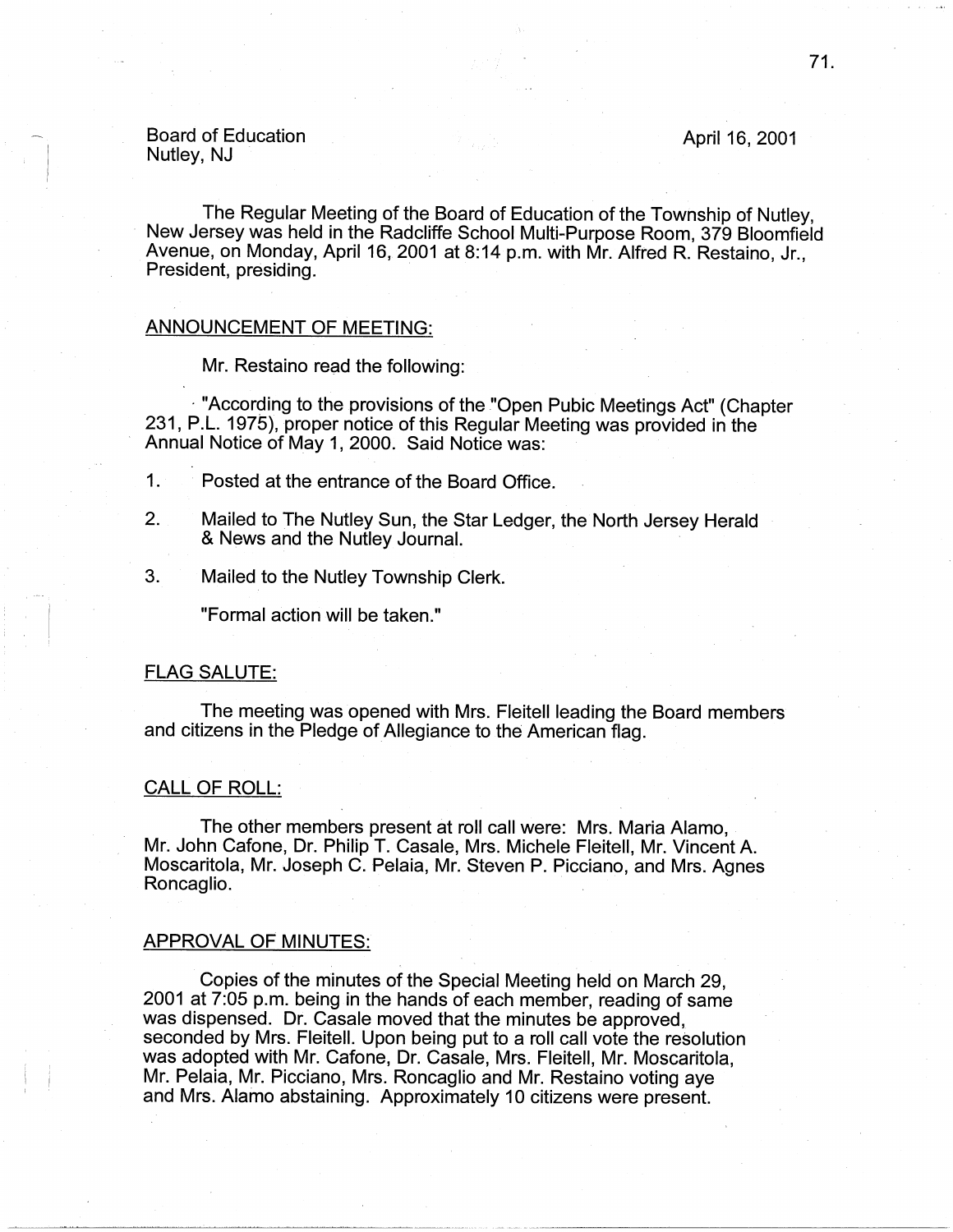# COMMUNICATIONS:

Mr. Sincaglia presented and read the following communications:

- 1. A thank-you note from Janet Jelinski for the flowers sent by the Board during her recuperation.
- 2. A thank-you note from Thomas Festa and family for the Board's expression of sympathy on the loss of his mother.

#### SECRETARY'S REPORT:

Mr. Sincaglia presented the Report of the Secretary as of March 31, 2001. (See attached report.)

Dr. Casale moved that the Board accept the Report of the Secretary, seconded by Mrs. Alamo. On a roll call vote the resolution was unanimously adopted.

#### TREASURER'S REPORT:

Mr. Sincaglia presented the Report of the Treasurer of School Moneys as of March 31, 2001. (See attached report.)

Mrs. Fleitell moved that the Board accept the Report of the Treasurer of School Moneys, seconded by Dr. Casale. On a roll call vote the resolution was unanimously adopted.

#### SUPERINTENDENT'S REPORT:

Dr. Serafino presented and read the following report:

"Informational Items:

Third quarter report cards were distributed on Thursday, April 12 School Board Election **April 17 - 2:30-9:00 p.m.** Schools Closed - Spring Recess Grade 4 ESPA April 23 - April 27

Yantacaw P.T.O. Musicale ABC Science Fair - Franklin School Radcliffe P.T.O. Musicale Lincoln P.T.O. Musicale Nutley High School - Fine Arts Festival Music Festival

May 1,2 - Language Arts 3,4 - Math 7 - Science May 2 - 7:30 p.m. May 5 - 9:00 a.m.-5:00 p.m. May 8 - 7:30 p.m. May 9 - 7:30 p.m. May 10 - 6:00-7:00 p.m. 7:00-9:00 p.m.

 $\blacksquare$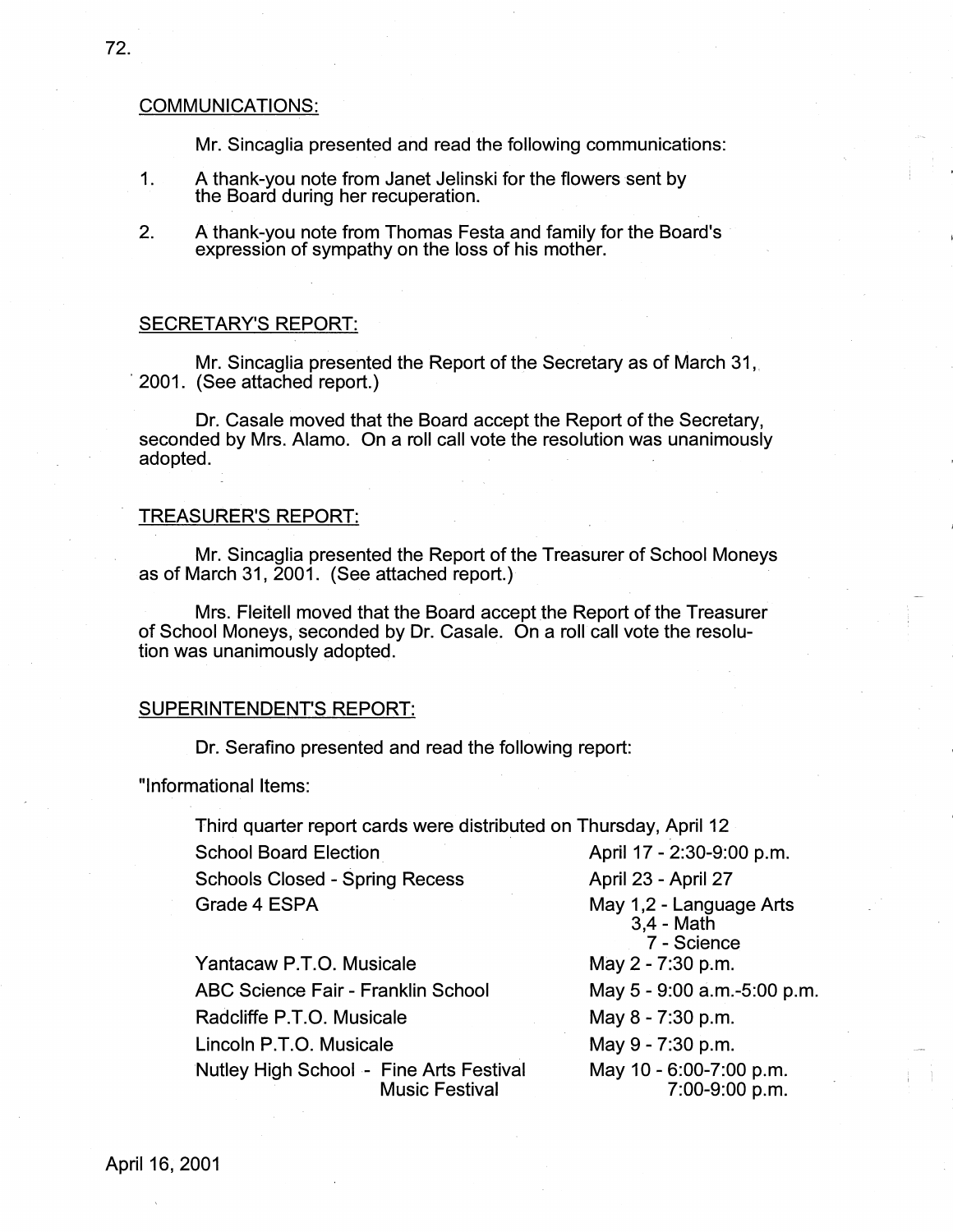District Writing Test (Gr. 1-7) Washington P.T.O. Musicale Spring Garden P.T.O. Musicale Spring Garden Strawberry Festival May 15 May 16 - 7:30 p.m. May 17 - 7:30 p.m. May 19 - 10:00 a.m.- 4:00 p.m. May 20 - (rain date) May 22 - 6:00 p.m.

NHS National Honor Society Induction May 23 - 7:00 p.m. Attached is the student enrollment chart as of March 31, 2001

School Board Election - April 17"

Franklin School Art Festival

Dr. Serafino stated that Yantacaw School participated in a reading contest with the New Jersey Nets which was related to minutes spent reading. She said that out of 123 schools Yantacaw School came in first. She expressed how proud she was of our students since reading is something that is promoted through out the district. She said there was a special program at Yantacaw School today with Keith Van Horn and the New Jersey Net's mascot Sly.

# FIRE DRILL REPORT:

Fire drills held during the month of March were as follows:

| March        | 1               | <b>Nutley High School</b>   | 10:50 a.m.   | 2 min. 10 secs. |
|--------------|-----------------|-----------------------------|--------------|-----------------|
| March        | 8               | <b>Franklin School</b>      | $10:10$ a.m. | 2 min. 07 secs. |
| March        | 8               | <b>Yantacaw School</b>      | 10:59 a.m.   | 1 min. 45 secs. |
| March        | 8               | <b>Washington School</b>    | 10:50 a.m.   | 1 min. 30 secs. |
| March        | 12 <sub>2</sub> | Lincoln School              | $10:06$ a.m. | 1 min. 29 secs. |
| <b>March</b> | 12 <sup>°</sup> | Radcliffe School            | 2:21 p.m.    | 1 min. 30 secs. |
| March        | 12              | Lincoln School              | $2:05$ p.m.  | 1 min. 30 secs. |
| March        | 12              | <b>Spring Garden School</b> | $10:26$ a.m. | 1 min. 45 secs. |
| March        | 15              | <b>Washington School</b>    | 9:30 p.m.    | 1 min. 35 secs. |
| March        | 15              | <b>Radcliffe School</b>     | $9:32$ a.m.  | 1 min. 25 secs. |
| March        | 19              | <b>Spring Garden School</b> | 1:46 p.m.    | 1 min. 42 secs. |
| March        | 19              | <b>Yantacaw School</b>      | 10:47 a.m.   | 1 min. 40 secs. |
| March        | 27              | <b>Nutley High School</b>   | $1:59$ p.m.  | 1 min. 50 secs. |
| March        | 27              | <b>Franklin School</b>      | 2:10 p.m.    | 1 min. 06 secs. |
| March        | 28              | <b>Nutley High School</b>   | 12:00 p.m.   | 2 min. 10 secs. |

### CAFETERIA REPORT:

Mr. Restaino presented the cafeteria report as of March 31, 2001 showing a 2000/2001 budget of \$702,178.00, contractual orders to date of \$497,746.65, leaving funds available of \$204,431.35.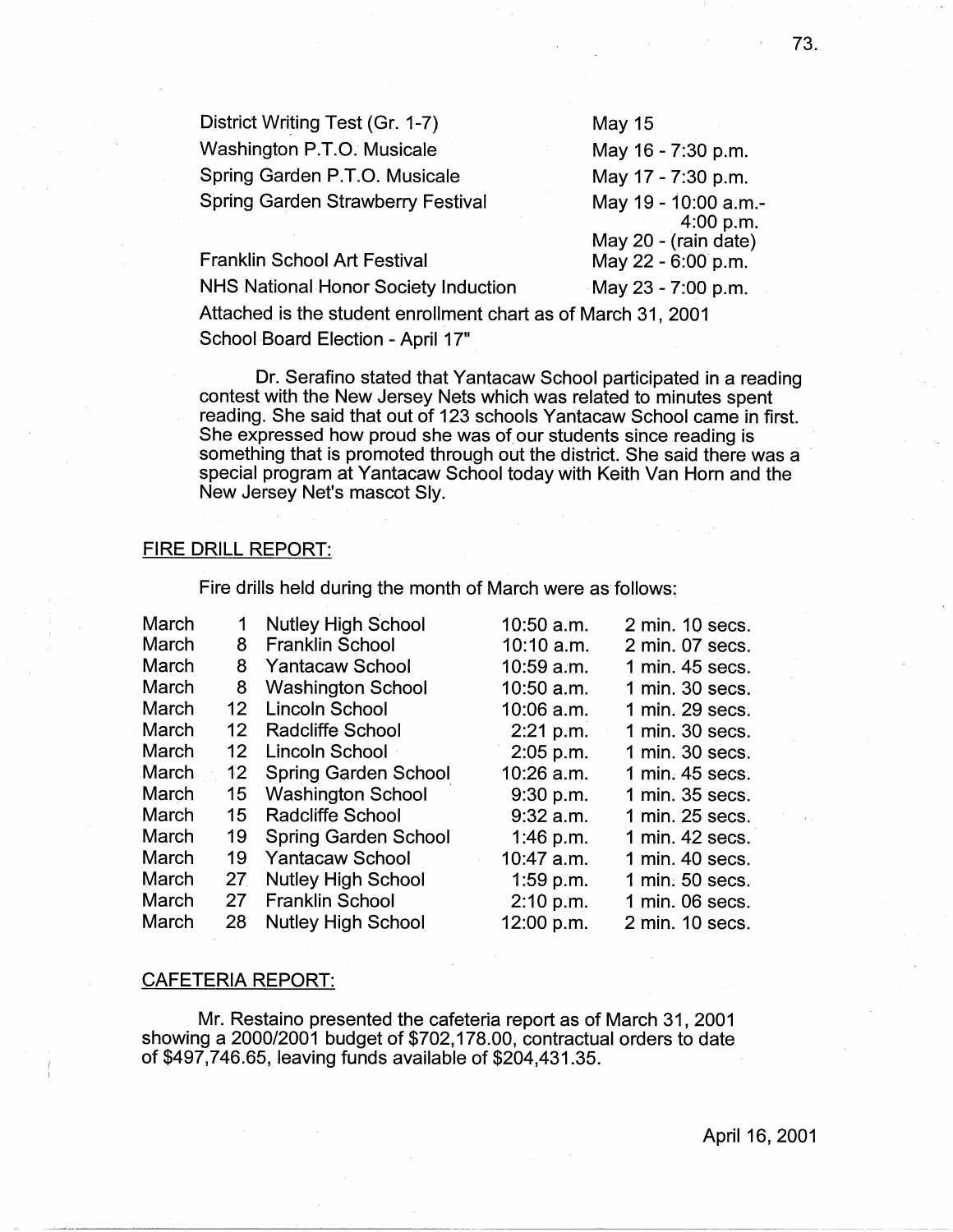# COMMITTEE REPORTS:

None

# HEARING OF CITIZENS (Resolutions Only):

None

### CERTIFICATION OF MAJOR ACCOUNT FUND STATUS:

Dr. Casale presented and moved the adoption of the following resolution, seconded by Mrs. Roncaglio. On a roll call vote the resolution was unanimously adopted:

BE IT RESOLVED, That, pursuant to **NJAC** 6:20-2.13 (e), the Nutley Board of Education certifies that as of March 31, 2001, after review of the Secretary's monthly financial report (Appropriations section) and upon consultation with the appropriate district officials, to the best of its knowledge no major account or fund has been overexpended in violation of NJAC 6:20-2.13(b) and that sufficient funds are available to meet the district's financial obligations for the remainder of the fiscal year. (Major accounts are General Fund and Debt Service.)

# BILLS AND MANDATORY PAYMENTS:

Dr. Casale presented and moved the adoption of the following resolution, seconded by Mrs. Roncaglio. On a roll call vote the resolution was unanimously adopted:

BE IT RESOLVED, That the Board of Education authorizes the payment of bills and mandatory payments in the total amount of \$3,421,629.34 as per the attached Schedule A which have been audited by the Business Office.

# REQUESTS FOR USE OF SCHOOL BUILDINGS AND GROUNDS:

Mrs. Alamo presented and moved the adoption of the following·resolution, seconded by Mr. Moscaritola. On a roll call vote the resolution was unanimously adopted:

BE IT RESOLVED, That the Board of Education approves the requests for the use of school buildings and grounds (Schedule 8), provided they conform to the rules and regulations set by the Board of Education.

# EXTENDED LEAVE OF ABSENCE -<br>TEACHER: \_\_\_\_\_\_\_\_\_\_\_\_\_\_\_\_\_\_\_\_\_\_

# Mrs. Julianne Philp

Mrs. Alamo presented and moved the adoption of the following resolution,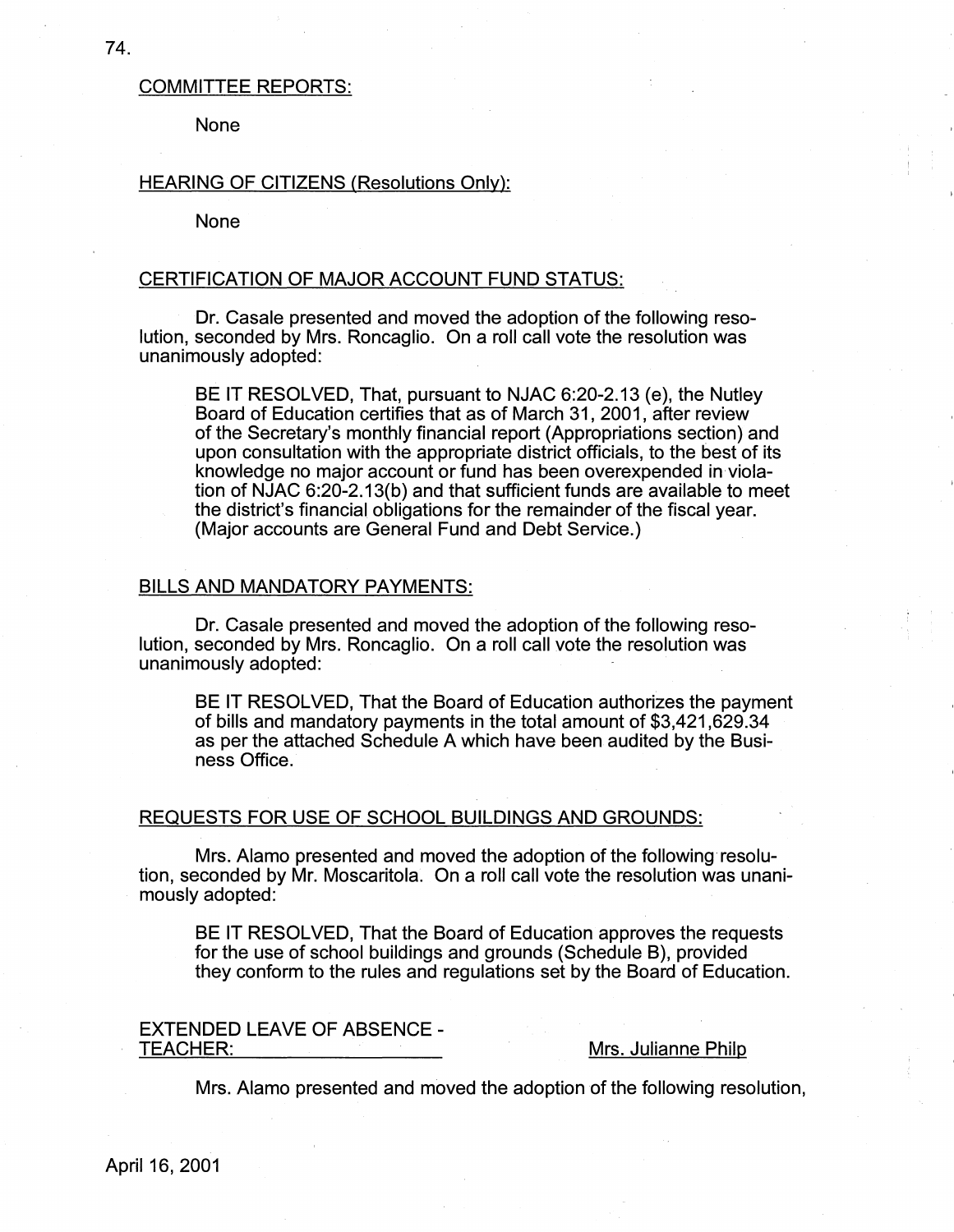seconded by Mr. Moscaritola. On a roll call vote the resolution was unanimously adopted:

BE IT RESOLVED, That the Board of Education approves an extended childrearing leave of absence for Mrs. Julianne Philp, for the 2001/2002 school year with the provision that she notify the Superintendent of Schools of further teaching intentions no later than April 1, 2002.

# **AMENDING RESOLUTION** - Leave of Absence - Teacher: Mrs. Deborah Amoroso

Mrs. Alamo presented and moved the adoption of the following resolution, seconded by Mr. Moscaritola. On a roll call vote the resolution was unanimously adopted:

BE IT RESOLVED, That the resolution, Leave of Absence - Teacher Mrs. Deborah Amoroso, adopted at the February 26, 2001 meeting of the Board of Education, be amended to reflect a change in a childrearing leave to April 5 through June 30, 2001.

# AMENDING RESOLUTION - Leave of Absence - Teacher: Mrs. Rosa Santoriello

Mrs. Fleitell presented and moved the adoption of the following resolution, seconded by Dr. Casale. On a roll call vote the resolution was unanimously adopted:

BE IT RESOLVED, That the resolution, Leave of Absence - Teacher Mrs. Rosa Santoriello, adopted at the January 22, 2001 meeting of the Board of Education, be amended to reflect a change in a childrearing leave to February 13 through June 30, 2001.

# AMENDING RESOLUTION-

#### Leave of Absence - Teacher: Mrs. Jenifer Wilson

Mrs. Fleitell presented and moved the adoption of the following resolution, seconded by Dr. Casale. On a roll call vote the resolution was unanimously adopted:

BE IT RESOLVED, That the resolution, Leave of Absence - Teacher Mrs. Jenifer Wilson, adopted at the February 26, 2001 meeting of the Board of Education, be amended to reflect a change in a childrearing leave to May 3 through June 30, 2001.

### AMENDING RESOLUTION - Leave of Absence - Teacher: Mrs. Ellen Wolf

Mr. Picciano presented and moved the adoption of the following resolution,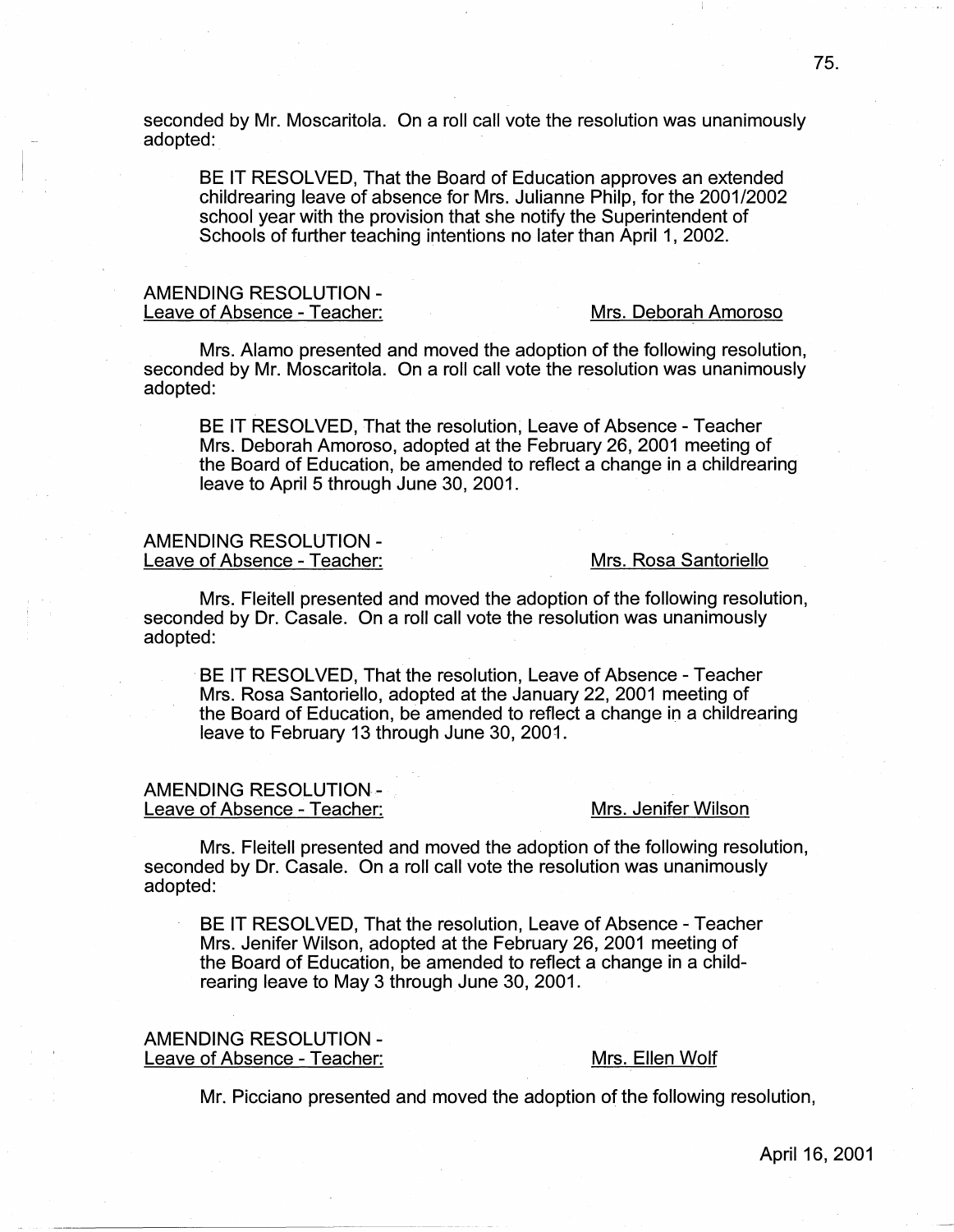seconded by Dr. Casale. On a roll call vote the resolution was unanimously adopted:

BE IT RESOLVED, That the resolution, Leave of Absence -Teacher Mrs. Ellen Wolf, adopted at the February 26, 2001 meeting of the Board of Education, be amended to reflect a change in a childrearing leave to May 3 through June 4, 2001.

# APPOINTMENTS - Teacher Substitutes:

Mr. Picciano presented and moved the adoption of the following resolution, seconded by Dr. Casale. On a roll call vote the resolution was unanimously adopted:

BE IT RESOLVED, That the teacher substitutes listed on the attached Schedule C be approved for the 2000/2001 school year.

### APPOINTMENTS - Substitutes:

Mrs. Roncaglio presented and moved the adoption of the following resolution, seconded by Mr. Moscaritola. On a roll call vote the resolution was unanimously adopted:

BE IT RESOLVED, That the following substitutes be approved for the 2000/2001 school year:

#### Secretarial/School Aide

Cheryl Lynn Tavarone

#### **Secretarial**

#### Rosa Caputo

#### EXTRA COMPENSATION:

Mrs. Roncaglio presented and moved the adoption of the following resolution, seconded by Mr. Moscaritola. On a roll call vote the resolution was unanimously adopted:

BE IT RESOLVED, That the following personnel be paid extra compensation in the amounts indicated for services rendered:

> Literature/Media Connection Course Development Committee - March 21, 2001

| <b>Cynthia DeBonis</b> | \$48.27 |
|------------------------|---------|
| Loretta Douglas        | 48.27   |
| <b>Tracy Egan</b>      | 48.27   |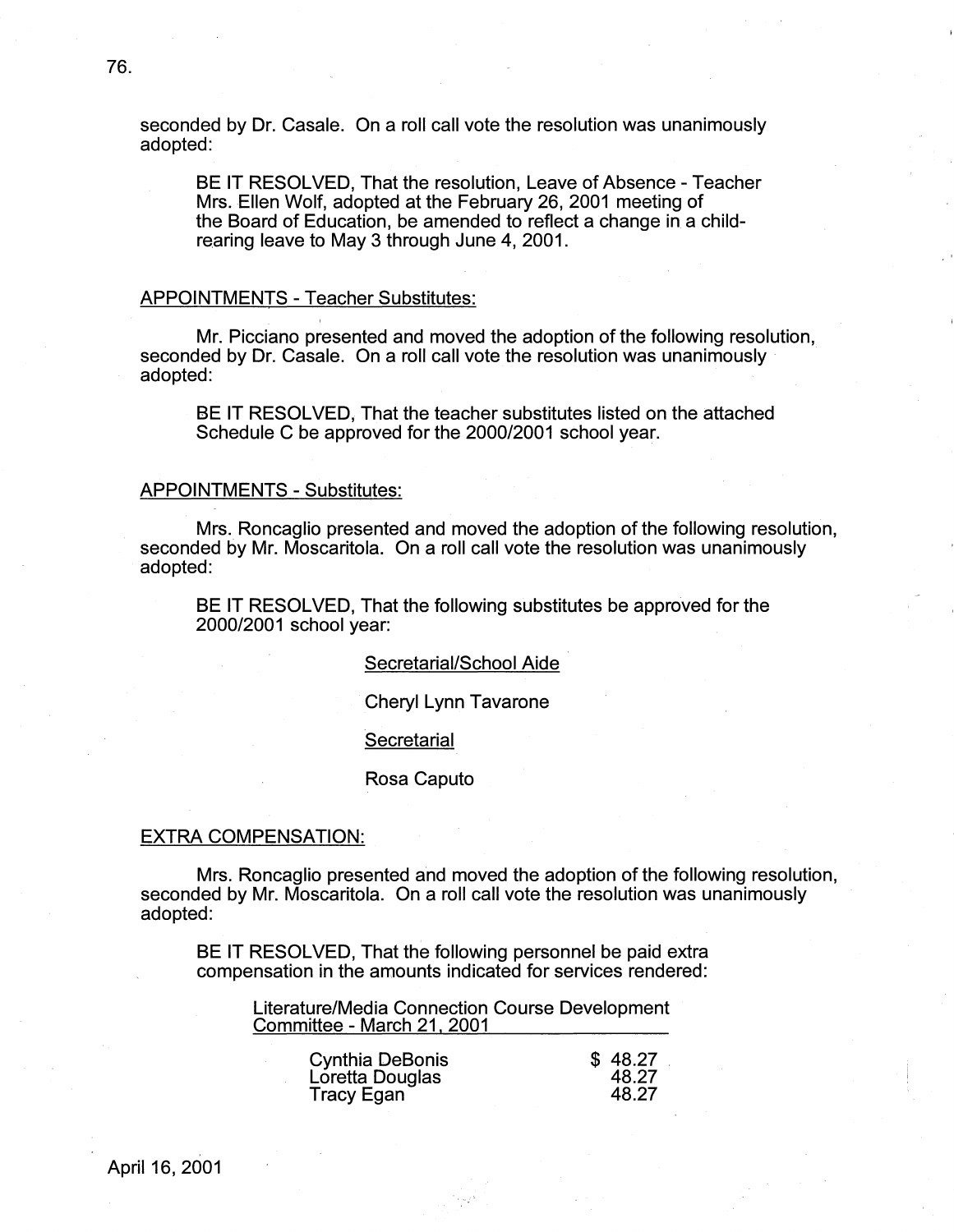| Literature/Media Connection Course Development<br>Committee - March 21, 2001 (Contd.)                                                                                     |       |                                                                                 |
|---------------------------------------------------------------------------------------------------------------------------------------------------------------------------|-------|---------------------------------------------------------------------------------|
| <b>Judith Hardin</b><br>Walter King<br><b>Catherine Kinney</b><br>Paul Kocum                                                                                              |       | 48.27<br>48.27<br>48.27<br>48.27                                                |
|                                                                                                                                                                           |       | Total \$337.89                                                                  |
| <u> Health Dynamics Classes - April, 2001</u>                                                                                                                             |       |                                                                                 |
| <b>Rose Cioffi</b><br>Latanya Williams                                                                                                                                    |       | \$250.00<br>250.00                                                              |
|                                                                                                                                                                           | Total | \$500.00                                                                        |
| After School Library - March, 2001                                                                                                                                        |       |                                                                                 |
| Susan Ames<br><b>Carol Shepherd</b>                                                                                                                                       |       | \$49.90<br>124.75                                                               |
|                                                                                                                                                                           | Total | \$174.65                                                                        |
| CPR In-Service - March 12, 13, 14 and 16, 2001                                                                                                                            |       |                                                                                 |
| <b>Katherine Flannery</b>                                                                                                                                                 | Total | \$96.54                                                                         |
| SAT Review Classes - March 7, 12, 14, 19, 21,<br><u>26 and 28, 2001</u>                                                                                                   |       |                                                                                 |
| John Suffren<br><b>Carol Shepard</b>                                                                                                                                      |       | \$<br>675.78<br>675.78                                                          |
|                                                                                                                                                                           |       | Total \$1,351.56                                                                |
| P.A.T. Committee Meeting - March 20, 2001                                                                                                                                 |       |                                                                                 |
| <b>Nancy Falco</b><br>Danielle Ferraro<br>Suzanne Hagert<br>Cynthia Lynch<br>Jacqueline Meloni<br>Rebecca Olivo<br>Lisa Rossi<br>Niki Vlasakakis<br><b>Carol VonAchen</b> |       | \$48.27<br>48.27<br>48.27<br>48.27<br>48.27<br>48.27<br>48.27<br>48.27<br>48.27 |
|                                                                                                                                                                           |       | Total \$434.43                                                                  |
| <u>Central Detention Coverage - March, 2001</u>                                                                                                                           |       |                                                                                 |
| <u> High School</u>                                                                                                                                                       |       |                                                                                 |
| Jeri Cohn<br>Nicole Errante<br>Linda Fisher                                                                                                                               |       | \$<br>52.32<br>69.76<br>52.32                                                   |

# 77.

April 16, 2001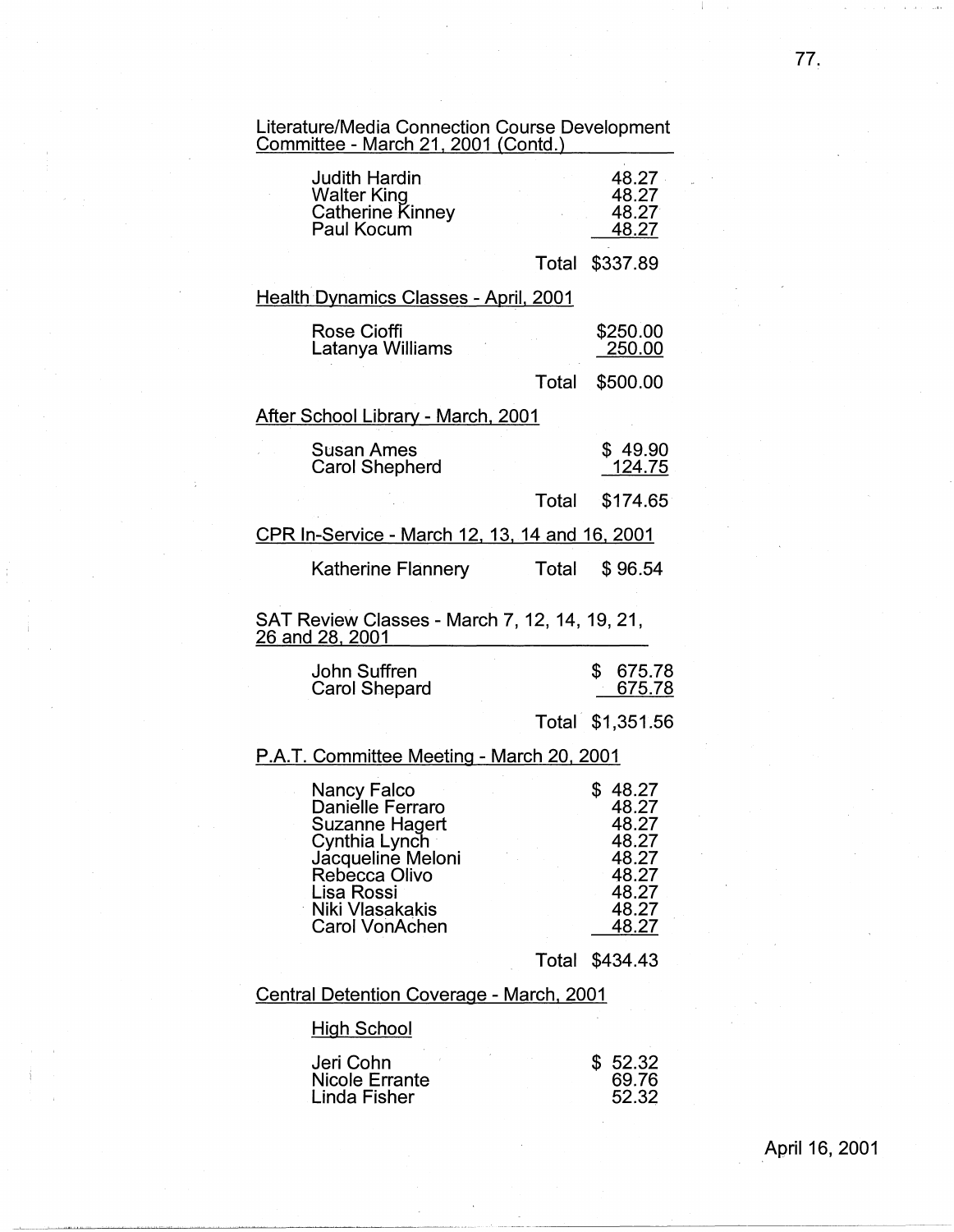Central Detention Coverage - March, 2001 (Contd.)

| Susan Gesumaria<br><b>AnneMarie Kowalski</b><br>Denise Mazza                                 |       | 69.76<br>17.44<br>34.88                     |
|----------------------------------------------------------------------------------------------|-------|---------------------------------------------|
| Franklin School                                                                              |       |                                             |
| Jennifer Ambrose<br>Jennifer Citarella<br>Joseph Capello<br>Gina Marie Masino<br>Luann Zullo |       | 87.20<br>17.44<br>104.64<br>104.64<br>17.44 |
|                                                                                              | Total | \$627.84                                    |
| Saturday Morning Suspensions - March, 2001                                                   |       |                                             |
| <b>High School</b>                                                                           |       |                                             |
| Darren Groh<br><b>AnneMarie Kowalski</b>                                                     |       | \$291.60<br>72.90                           |
| Franklin School                                                                              |       |                                             |
| Becky Pandolfi                                                                               |       | 145.80                                      |

Total

\$510.30

Acting Manager of Buildings and Grounds - March. 2001

Philip Nicolette Total \$750.00

# TUITION REIMBURSEMENT:

Mr. Cafone presented and moved the adoption of the following resolution, seconded by Mrs. Roncaglio. On a roll call vote the resolution was unanimously adopted:

BE IT RESOLVED, That, in accordance with existing employment agreements, the following personnel receive reimbursement for tuition expenses:

| Name                          | Amount |
|-------------------------------|--------|
| <b>Rachel Daly</b>            | -900   |
| <b>Bernadette Santoriello</b> | 900    |

Total \$1,800

# NOTIFICATION OF GRANT AWARD:

Mr. Cafone presented and moved the adoption of the following resolution,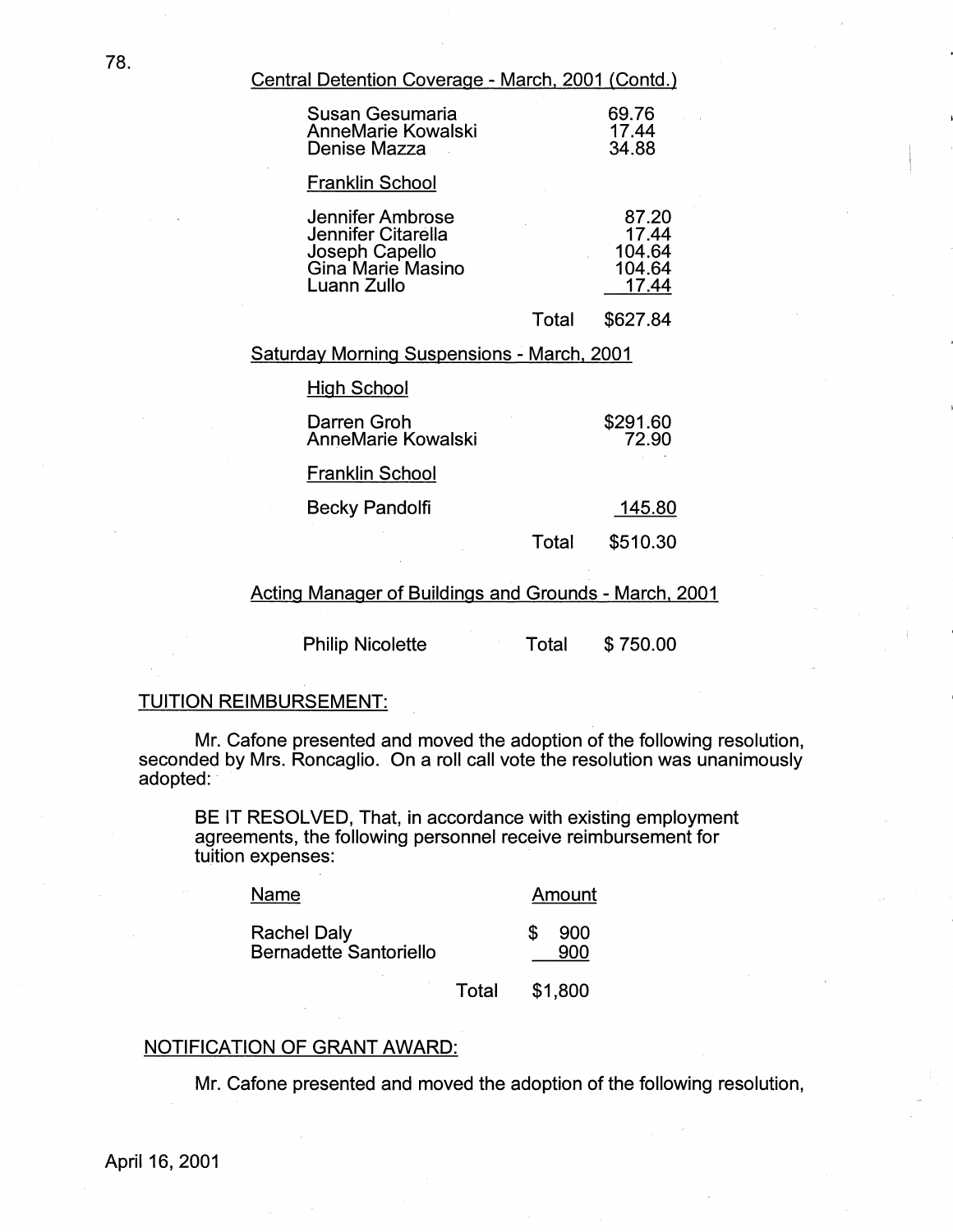seconded by Mrs. Roncaglio. On a roll call vote the resolution was unanimously adopted:

BE IT RESOLVED, That the Board of Education accepts Notification of Grant Award for Title VI Class-Size Reduction Initiative for FY2001 in the amount of \$52,082.

# PLACEMENT OF OUT-OF-DISTRICT SPECIAL EDUCATION STUDENT:

Mr. Cafone presented and moved the adoption of the following resolution, seconded by Mrs. Roncaglio. On a roll call vote the resolution was unanimously adopted:

BE IT RESOLVED, That the Board of Education approves placement of an out-of-district special education student from the following district in the following classification for the 2000/2001 school year:

| <b>District</b>   | No. of<br><b>Students</b> | Program    | School  | <b>Effective Date</b> |
|-------------------|---------------------------|------------|---------|-----------------------|
| <b>Belleville</b> |                           | <b>MIC</b> | Lincoln | 4/2/01                |

#### TRANSPORTATION AGREEMENTS:

Mr. Moscaritola presented and moved the adoption of the following resolution, seconded by Mrs. Roncaglio. On a roll call vote the resolution was unanimously adopted:

BE IT RESOLVED, That the Secretary be authorized to enter into transportation agreements with the Hopatcong Borough Board of Education for transportation of special education students for the 2001/2002 school year. The agreement will provide coordinated transportation services between the Hopatcong Borough Board of Education and any joining districts.

BE IT FURTHER RESOLVED, That any agreements be presented for ratification at the next succeeding meeting of the Board of Education.

#### TEXTBOOK APPROVAL:

Mr. Moscaritola presented and moved the adoption of the following resolution, seconded by Mrs. Roncaglio. On a roll call vote the resolution was unanimously adopted:

BE IT RESOLVED, That the Board of Education approves the use of the following textbooks:

# **SCIENCE**

Science, 3, 4, 5, 6 Publisher, Scott Foresman, New York, NY, 2000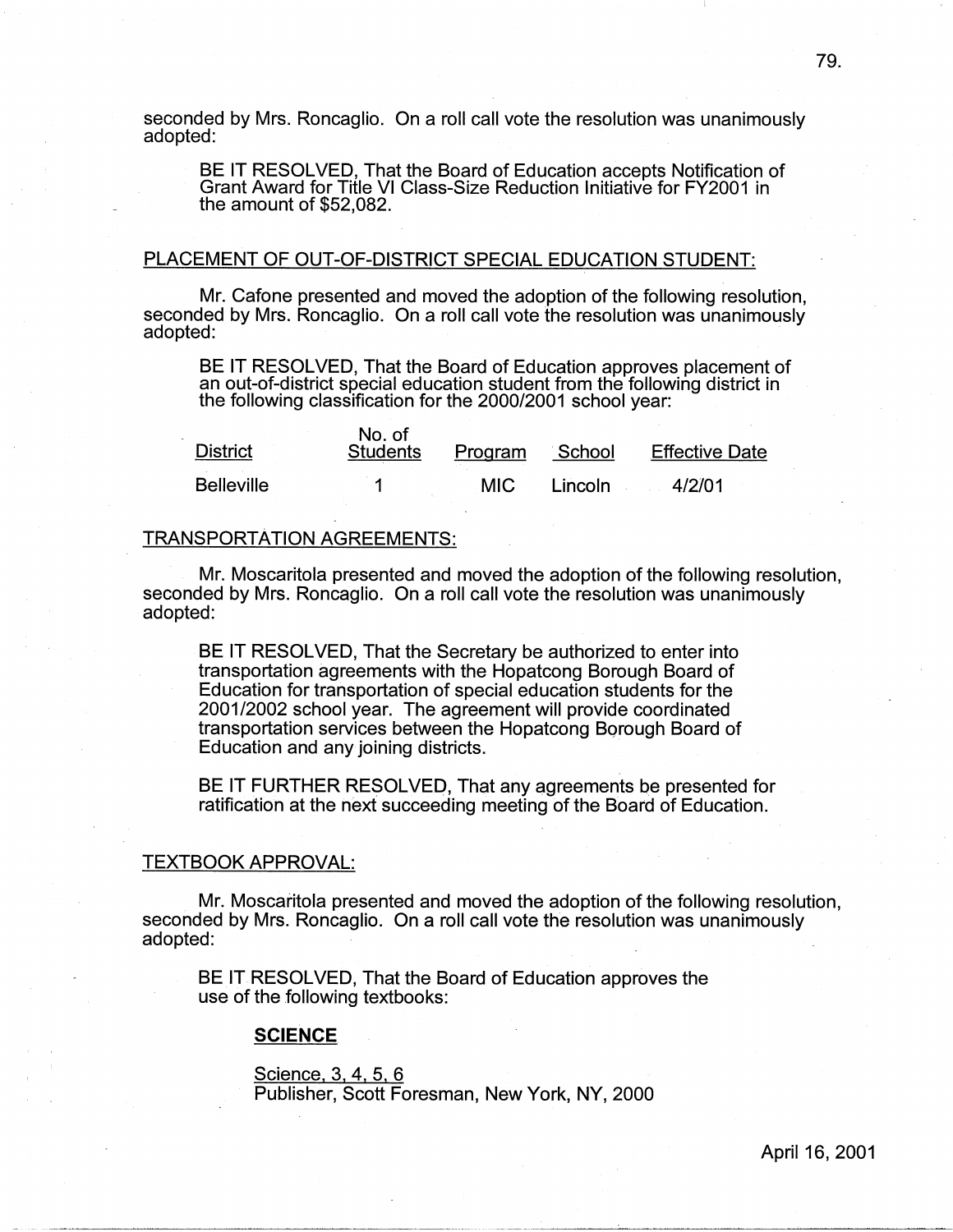# **MATHEMATICS K-6**

The Path to Math Success Publisher, Silver Burdett Ginn, Parsippany, NJ, 2001 New York, New York

# SUMMER SCHOOL APPROVAL:

Mr. Pelaia presented and moved the adoption of the following resolution, seconded by Dr. Casale. On a roll call vote the resolution was unanimously adopted:

WHEREAS, the State Department of Education requires an approval by the Board of Education for summer sessions, and

WHEREAS, the summer session operated by the Nutley Board of Education meets the requirements for state approval,

NOW, THEREFORE, BE IT RESOLVED, That the Superintendent of Schools make application to the County Superintendent of Schools with a request for approval from the State Department of Education.

# TRANSFER OF FUNDS:

Mr. Pelaia presented and moved the adoption of the following resolution, seconded by Dr. Casale. On a roll call vote the resolution was unanimously adopted:\_

BE IT RESOLVED, That transfers in the 2000/2001 General Fund Budget be confirmed as follows:

# From

To

| Account 11-140-100-101<br>Account 11-215-100-106<br>Account 11-230-100-101<br>Account 11-999-217-100 | \$25.000<br>5,000<br>2.000<br>3,000 | Account 11-215-100-101<br>Account 11-402-100-100<br>Account 11-999-218-500<br>Account 11-999-230-331                           | 4,000<br>S<br>3,000<br><b>200</b><br>12,000 |
|------------------------------------------------------------------------------------------------------|-------------------------------------|--------------------------------------------------------------------------------------------------------------------------------|---------------------------------------------|
| Account 11-999-222-100                                                                               | 26,600<br>\$61,600                  | Account 11-999-230-600<br>Account 11-999-261-610<br>Account 11-999-262-800<br>Account 11-999-290-500<br>Account 11-999-291-280 | 400<br>7,000<br>25,000<br>3,000<br>7,000    |

\$ 61,600

# NON-RENEWAL OF TEACHING CONTRACTS:

Mr. Pelaia presented and moved the adoption of the following resolution, seconded by Dr. Casale. On a roll call vote the resolution was unanimously adopted: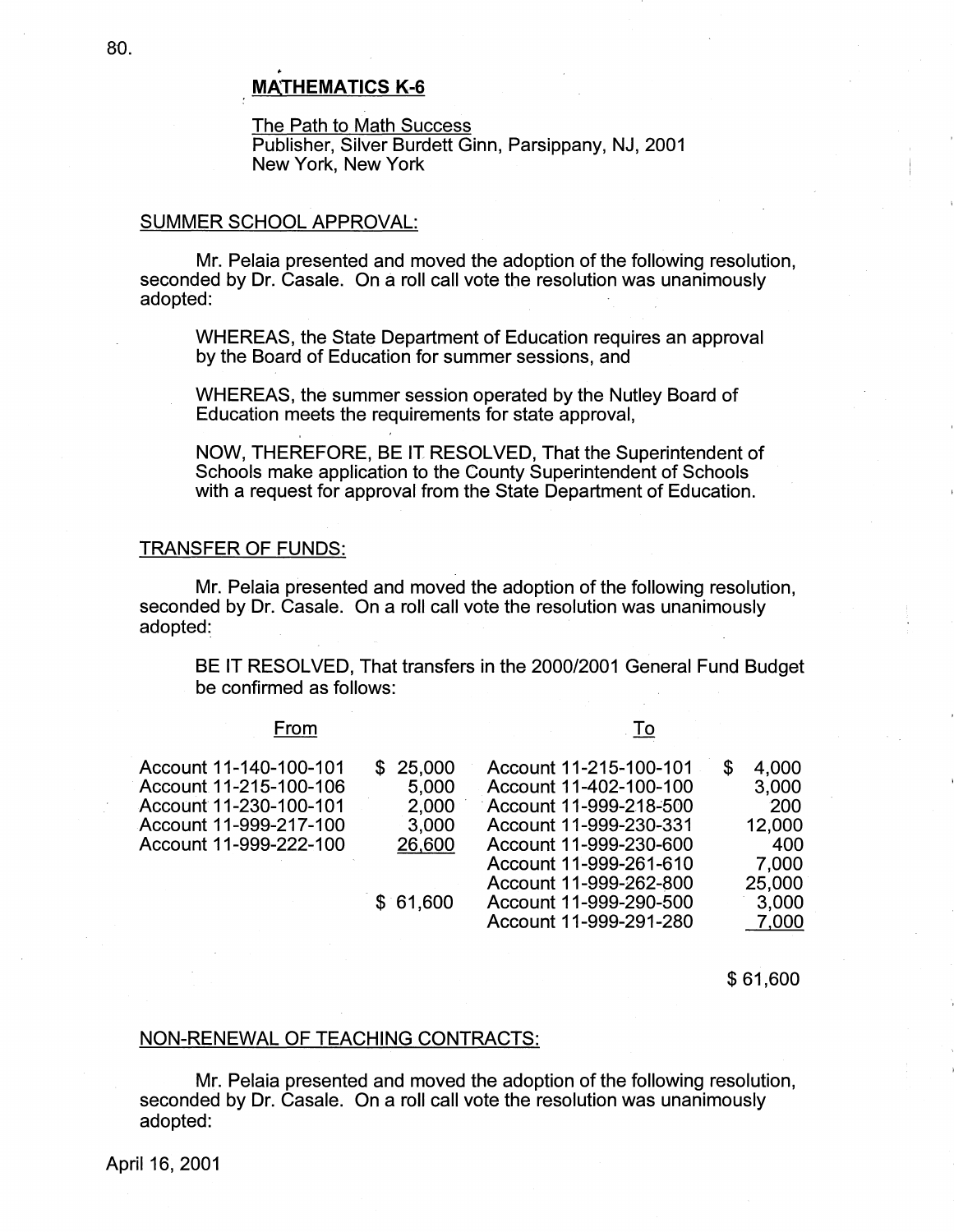BE IT RESOLVED, That the contracts of the following non-tenured teachers not be renewed for the 2001/2002 school year:

I )

| Adubato, Kristine     | 5. p/t  |
|-----------------------|---------|
| Alessio, John         |         |
| Algieri, Kimberly     | 5. p/t  |
| Ambrose, Jennifer     |         |
| Aragona, Irene        |         |
| Bania, Kent           |         |
| Beckmeyer, Karen      | 5. p/t  |
| Cappello, Joseph      |         |
| Caputo, Deborah       | 5. p/t  |
| Carollo, Annemarie    |         |
| Casale, Susan         | 8. p/t  |
| Cenicola, Thomas      | p/t 2/3 |
| Cerniglia, Kelli      | 5. p/t  |
| Cioffi, Rose          |         |
| Citarella, Jennifer   |         |
| Considine, Maria      |         |
| Cullari, Carla        | p/t .5  |
| Cunningham, Joyce     |         |
| Doyle-Marino, Helen   |         |
| Egan, Tracy           |         |
| Fagan, Regan          | p/t /5  |
| Falco, Nancy          |         |
| Ferraro, Michelle     |         |
| Fitzgerald, Claire    |         |
| Fitzgerald, Lisa      | 5. p/t  |
| Freire, William       |         |
| Goldberg, Dawn        |         |
| Groh, Darren          |         |
| Harbison, Robert      |         |
| <b>Holland Doreen</b> |         |
| Holly, Sheryl Lynn    | 5. p/t  |
| Kelly, James          |         |
| King, Walter          |         |
| Koukoularis, Eleni    |         |
| Kozyra, Cheryl        | p/t .5  |
| Licameli, Lesslie     |         |
| Lynch, Cynthia        | p/t .5  |
| Masino, Gina Marie    |         |
| Masullo, Christopher  |         |
| McAloon, Jacqueline   |         |
| McDonnell, Linda      | 6. p/t  |
| Mosior, Lynn          | p/t .5  |
| Noonan, Richard       |         |

81.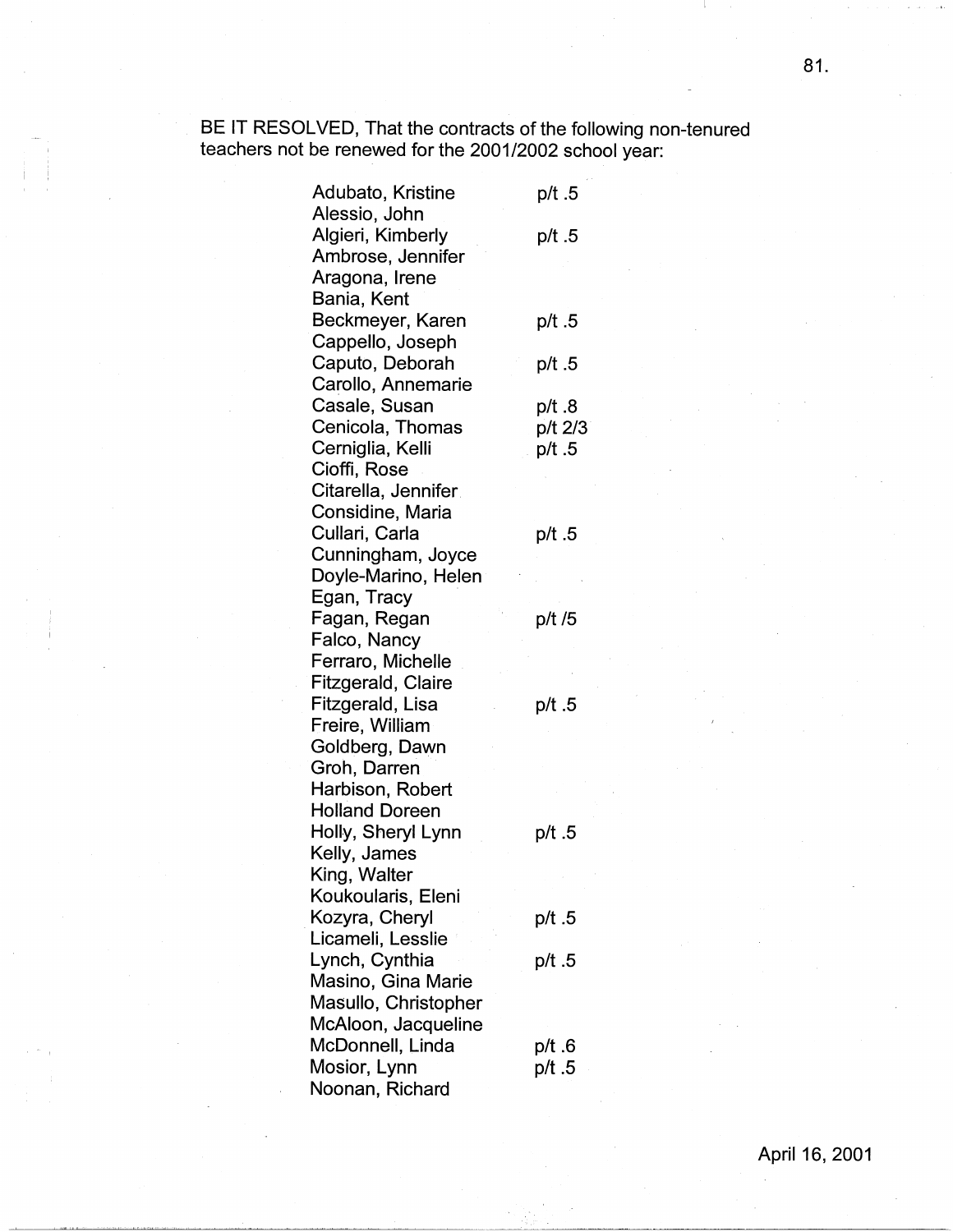Oleson, Gregory Parker, Margaret Peluso, Heather Pontrella, Mary Puzio, Eric Raiser, Bethany Anne Rasczyk, Judy Rizzi, Michele Rizzuto, Rosann Rossi, Alisa J. Ryan, Gerald Saitta, Donna T. Santos, Manuela Sorensen, Jill Stoffers, Michael Struble, Pamela Strumolo, Maria Toto, Andrea Tracey, Karen Tusche, Marisa Zullo, Luann

p/t .2.

p/t .5 p/t .5

# NON-RENEWAL OF INSTRUCTIONAL AIDES:

Mr. Moscaritola presented and moved the adoption of the following resolution, seconded by Mrs. Roncaglio. Upon being put to a roll call vote the resolution was adopted with Mrs. Alamo, Mr. Cafone, Dr. Casale, Mrs. Fleitell, Mr. Moscaritola, Mr. Pelaia, Mr. Restaino and Mrs. Roncaglio. voting aye and Mr. Picciano voting nay.

BE IT RESOLVED, That the contracts of the following instructional aides not be renewed for the 2001/2002 school year:

> Callaghan, Maureen Ciccolella, Nicoletta Dinan, Jane Ferraro, Donna Imperial, Lynn Kucinski, Stephanie (p/t .5) Luzzi, Donna Marra, Marcellino Paolino, Audrey Ponzoni, Janet Pucci, Annette Rosamilia, Melissa Tesei, Lesley Weiss, Yvonne Yanuzzelli, Gloria

82.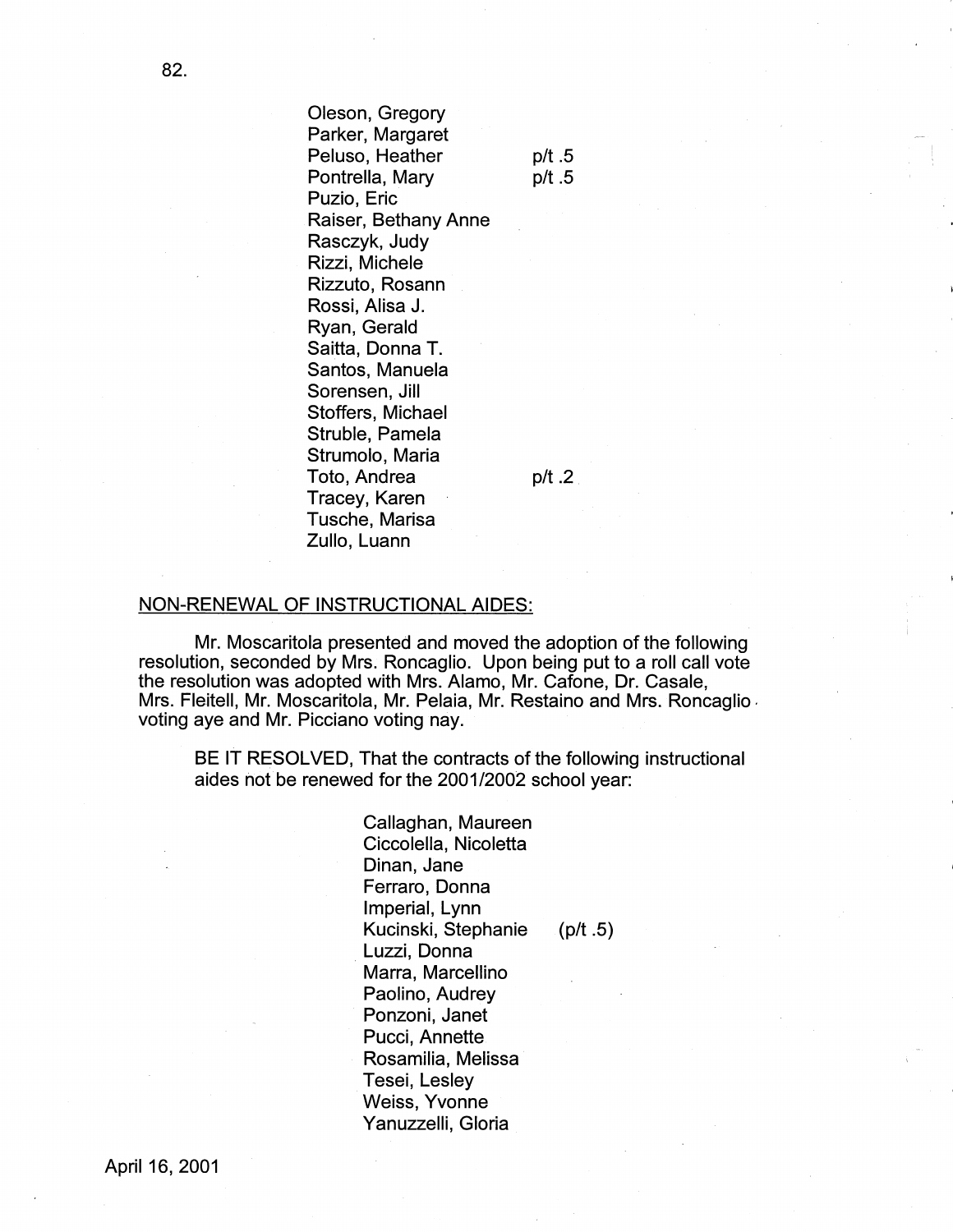#### ABOLISH COMMITTEE: Computer Network Persons

Mr. Cafone presented and moved the adoption of the following resolution, seconded by Mrs. Fleitell. On a roll call vote the resolution was unanimously adopted:

BE IT RESOLVED, That the Board of Education abolishes the Computer Network Persons for the 2001/2002 school year.

#### ABOLISH POSITION: Industrial Arts

Mr. Moscaritola presented and moved the adoption of the following resolution, seconded by Mrs. Roncaglio. Upon being put to a roll call vote the resolution was adopted with Mrs. Alamo, Mr. Cafone, Dr. Casale, Mrs. Fleitell, Mr. Moscaritola, Mr. Pelaia, Mr. Restaino and Mrs. Roncaglio voting aye and Mr. Picciano abstaining.

BE IT RESOLVED, That the Board of Education abolishes the position of Industrial Arts teacher at Franklin Middle School.

# HEARING OF CITIZENS:

Mrs. Gail Klein, 28 No. Spring Garden Avenue, referred to an article in the Star Ledger titled "Colleges warn they're running out of seats" dated October 12, 2000 regarding "baby boomers" and how they will be competing in greater numbers for seats in colleges. Mrs. Klein read the following paragraph from the article:

"The report compiled by the New Jersey Association of State Colleges and Universities warns that the state's four-year public colleges are not equipped to deal with the coming "baby boomlet," a 25 percent spike in high school graduates over the next decade."

Mrs. Klein stated that she wanted to remind everyone how competitive it is for our students to get into college. She commented on how critical it is to stay on top of our students and enable them to get into college in as many ways possible.

#### OLD BUSINESS:

Mr. Picciano reemphasized to the Board the importance of reviewing the policy manual and the possibility of a policy coming out on violence in the schools. He suggested that the Board refer to a memo from New Jersey School Boards dated January, 1999 dealing with violence in the schools and policy making suggestions.

Mr. Restaino assured Mr. Picciano that the Board would continue to work on a policy that addressed violence in the schools.

Mrs. Fleitell stated that she attended the anti-violence rally today and commended Mrs. Markman for a wonderful program. Mrs. Fleitell commented that